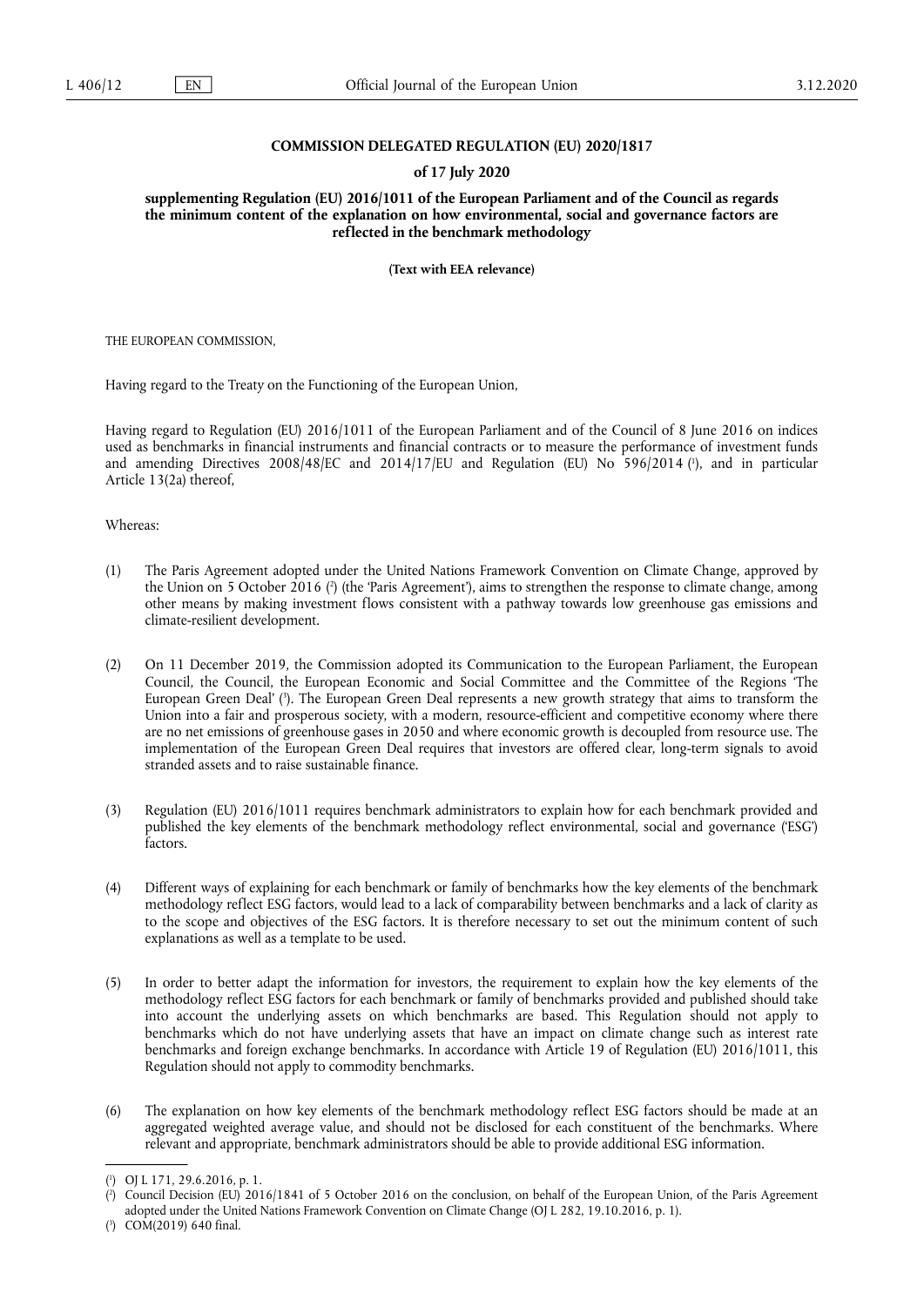- (7) In order to provide benchmark users with accurate and up-to-date information, benchmark administrators should update the information provided in the template to reflect any changes made to the methodology, and should indicate the reason and the dates at which the information was updated.
- (8) In order to provide investors with maximum transparency, benchmark administrators should clearly state whether they do or do not pursue ESG objectives,

HAS ADOPTED THIS REGULATION:

## *Article 1*

#### **Explanation on how ESG factors are reflected in the benchmark methodology**

<span id="page-1-1"></span>1. Benchmark administrators shall explain, using the template laid down in the Annex to this Regulation, which of the environmental, social and governance (ESG) factors referred to in Annex II to Commission Delegated Regulation (EU) 2020/1816 [\(](#page-1-0) 4 ) they have taken into account when designing their benchmark methodology. They shall also explain how those factors are reflected in the key elements of that methodology, including for the selection of underlying assets, weighting factors, metrics and proxies.

The requirement set out in the first subparagraph shall not apply to commodity benchmarks.

2. For individual benchmarks, benchmark administrators may, rather than providing all the information required by the template laid down in the Annex to this Regulation, replace that information by a hyperlink in the explanation provided, to a website that contains all that information.

3. Where benchmarks blend different types underlying assets, benchmark administrators shall explain how ESG factors are reflected for each of the relevant underlying asset.

4. Benchmark administrators may include in the explanation provided additional ESG factors and related information.

5. Benchmark administrators shall clearly state in the explanation provided whether they do or do not pursue ESG objectives.

6. Benchmark administrators shall include in the explanation provided a reference to the sources of data and standards used for each ESG factor disclosed.

### *Article 2*

## **Update of the explanation provided**

Benchmark administrators shall update the explanation provided whenever the benchmark methodology is changed, and in any case on an annual basis. They shall state the reasons for the update.

<span id="page-1-0"></span>[<sup>\(</sup>](#page-1-1) 4 ) Commission Delegated Regulation (EU) 2020/1816 of 17 July 2020 supplementing Regulation (EU) 2016/1011 of the European Parliament and of the Council as regards the explanation in the benchmark statement of how environmental, social and governance factors are reflected in each benchmark provided and published (See page 1 of this Official Journal).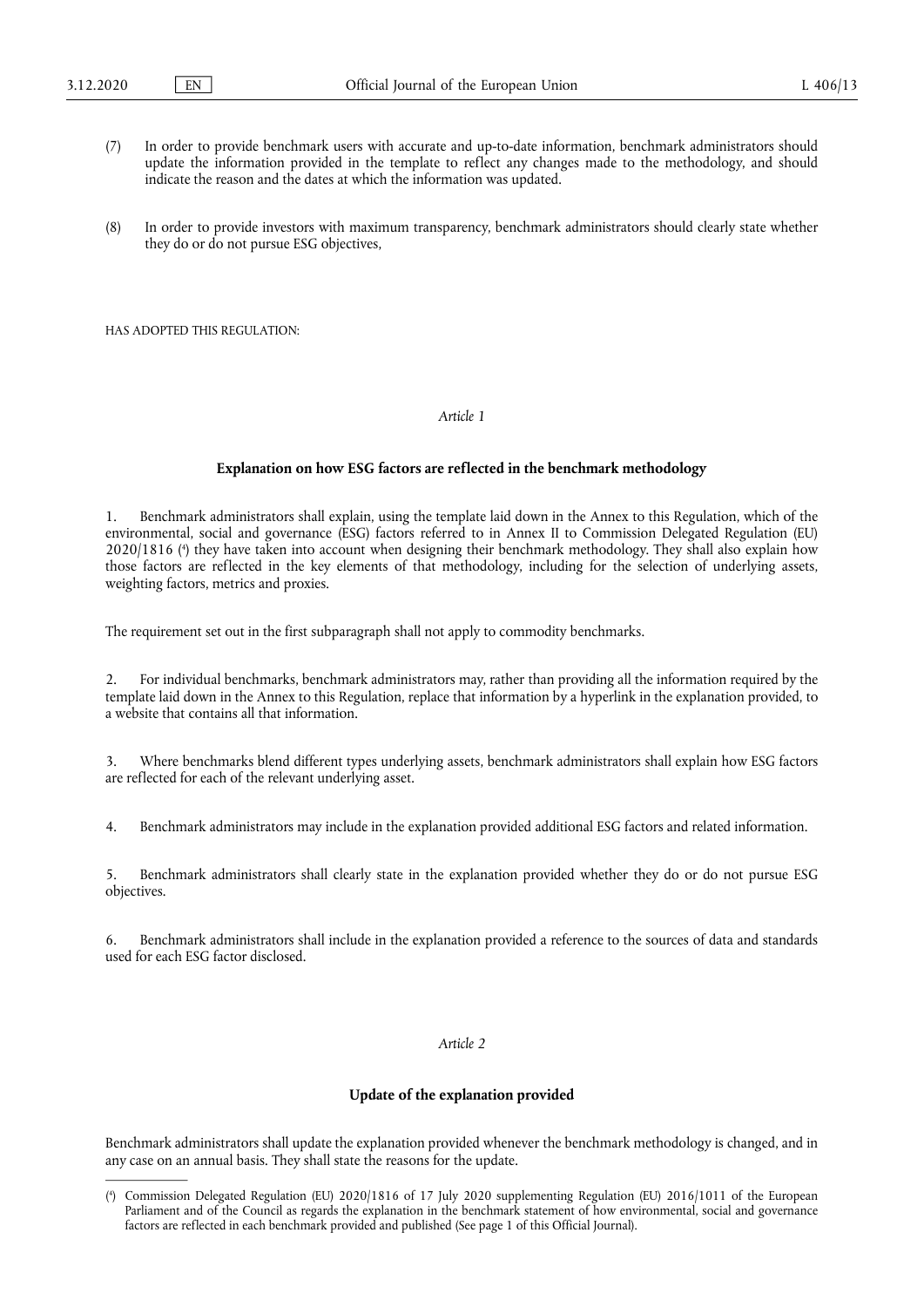# *Article 3*

# **Entry into force and application**

This Regulation shall enter into force on the twentieth day following that of its publication in the *Official Journal of the European Union*.

This Regulation shall be binding in its entirety and directly applicable in all Member States.

Done at Brussels, 17 July 2020.

*For the Commission The President*  Ursula VON DER LEYEN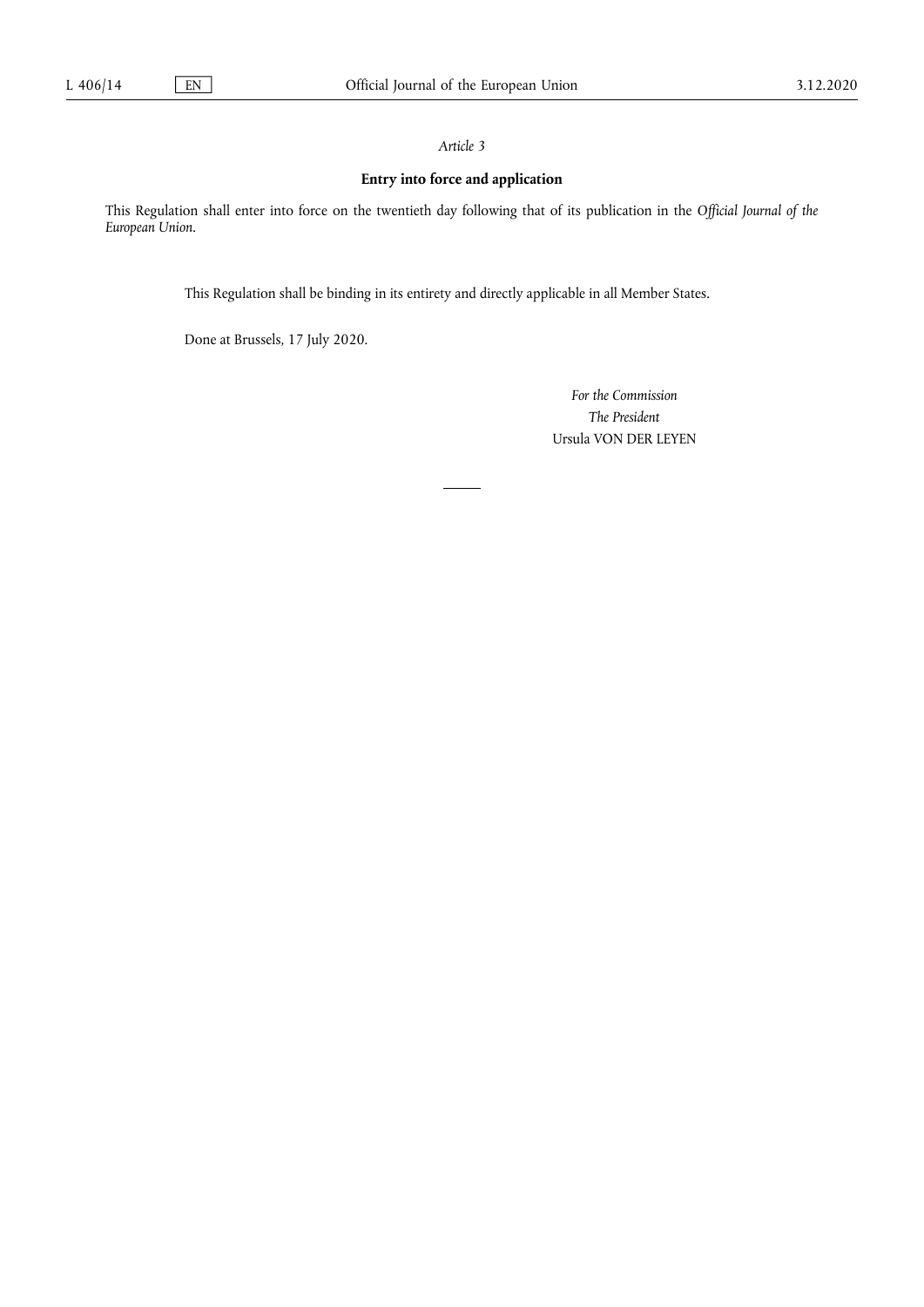*ANNEX* 

## **TEMPLATE FOR EXPLAINING HOW THE KEY ELEMENTS OF THE BENCHMARK METHODOLOGY REFLECT ENVIRONMENTAL, SOCIAL AND GOVERNANCE (ESG) FACTORS**

### **EXPLANATION OF HOW ESG FACTORS ARE REFLECTED IN THE KEY ELEMENTS OF THE BENCHMARK METHODOLOGY**

| <b>Item 1.</b> Name of the benchmark administrator.                                                                                                                                       |                    |
|-------------------------------------------------------------------------------------------------------------------------------------------------------------------------------------------|--------------------|
| <b>Item 2.</b> Type of benchmark or family of benchmarks.<br>Choose the relevant underlying asset from the list provided in Annex<br>II to Commission Delegated Regulation (EU)2020/1816. |                    |
| <b>Item 3.</b> Name of the benchmark or family of benchmarks.                                                                                                                             |                    |
| <b>Item 4.</b> Does the benchmark methodology for the bench-<br>mark or family of benchmarks take into account ESG factors?                                                               | $\Box$ Yes<br>□ No |

**Item 5**. Where the response to Item 4 is positive, please list below, for each family of benchmarks, those ESG factors that are taken into account in the benchmark methodology, taking into account the ESG factors listed in Annex II to Delegated Regulation (EU) 2020/1816.

Please explain how those ESG factors are used for the selection, weighting or exclusion of underlying assets. The ESG factors shall be disclosed at an aggregated weighted average value at the level of the family of benchmarks.

| (a) List of environmental factors considered: | Selection, weighting or exclusion: |
|-----------------------------------------------|------------------------------------|
| (b) List of social factors considered:        | Selection, weighting or exclusion: |
| (c) List of governance factors considered:    | Selection, weighting or exclusion: |

**Item 6**. Where the response to Item 4 is positive, please list below, for each benchmark, those ESG factors that are taken into account in the benchmark methodology, taking into account the ESG factors listed in Annex II to Delegated Regulation (EU) 2020/1816, depending on the relevant underlying asset concerned.

Please explain how those ESG factors are used for the selection, weighting or exclusion of underlying assets.

The ESG factors shall not be disclosed for each constituent of the benchmark, but shall be disclosed at an aggregated weighted average value of the benchmark.

Alternatively, all of this information may be provided in the form of a hyperlink to a website of the benchmark administrator included in this explanation. The information on the website shall be easily available and accessible. Benchmark administrators shall ensure that information published on their website remains available for five years.

| (a) List of environmental factors considered:                      | Selection, weighting or exclusion: |
|--------------------------------------------------------------------|------------------------------------|
| (b) List of social factors considered:                             | Selection, weighting or exclusion: |
| (c) List of governance factors considered:                         | Selection, weighting or exclusion: |
| Hyperlink to the information on ESG factors for each<br>benchmark: |                                    |

#### **Item 7**. Data and standards used

- (a) Data input.
- (i) *Describe whether the data are reported, modelled or sourced internally or externally.*
- (ii) *Where the data are reported, modelled or sourced externally, please name the third party data provider.*